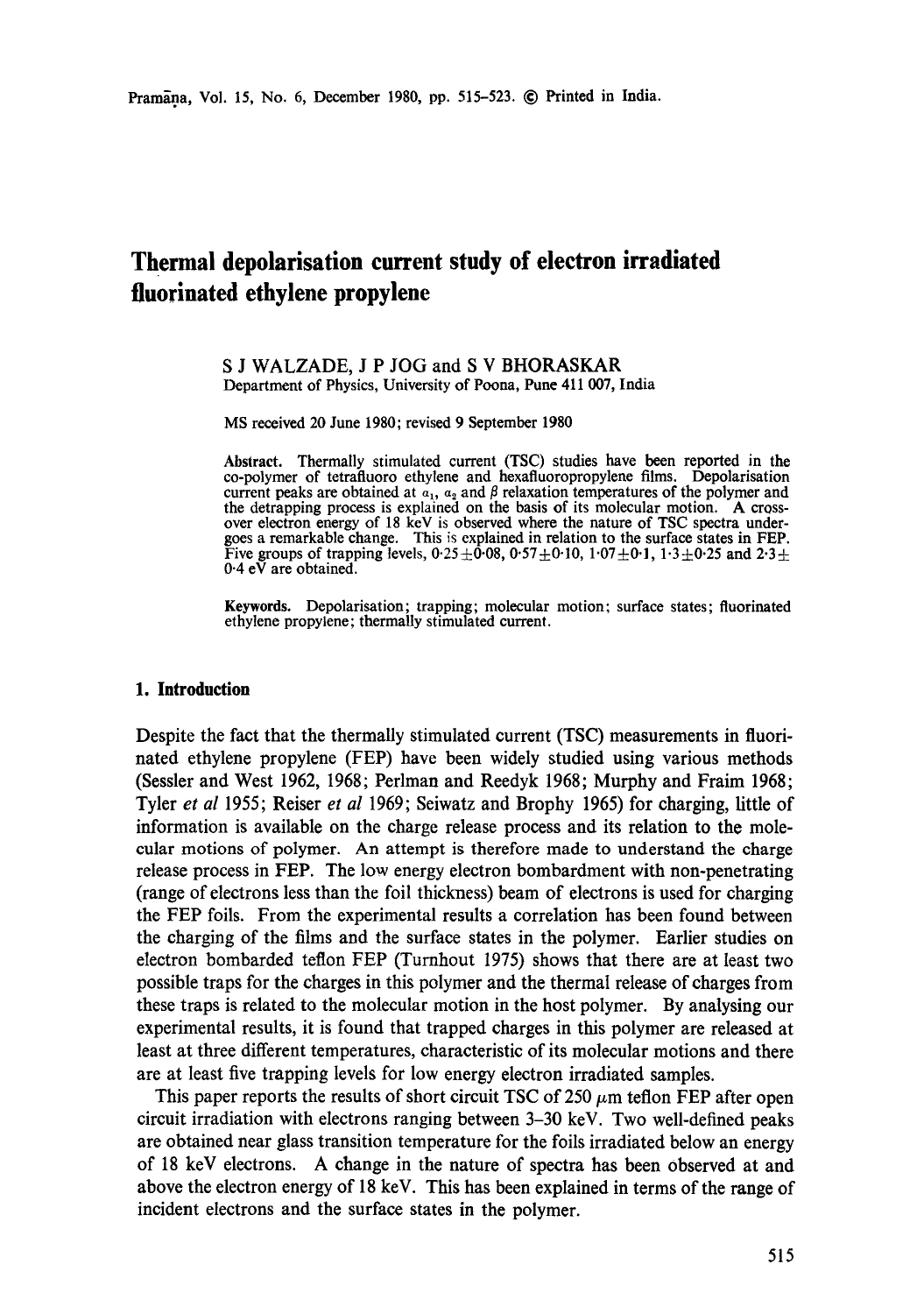# **2. Experimental**

Samples used were 250  $\mu$ m thick films of teflon FEP type A (EI duPont de Nemours and Company) which contained about 10 to 18 mole  $\%$  of HFP. Each sample was cut into a size of  $2.5 \times 2.5$  cm and one of the surfaces was provided with vacuum evaporated aluminium electrode having 10 mm diameter. The metallised surface was kept in contact with an aluminium electrode of 10 mm diameter. The non-metallised surface of the sample was then exposed to the monoenergetie electron beam of crosssection 3 mm ranging in energy between 3 to 30 keV. The focussed electron beam was obtained from a gun with an accelerating system. The beam could be deflected in X-Y direction using ferrite cored deflection coils. The beam current was monitored by deflecting it over a Faraday collector, which was positioned near the front surface. The rear surface of the sample was backed by an electrode kept at earth potential during electron irradiation.

All the samples were irradiated over an area of  $7.07 \times 10^{-2}$  cm<sup>2</sup> with a beam current of  $3.5 \times 10^{-8}$  amp for 2 min at a pressure  $\langle 10^{-5}$  Torr. The irradiated samples were removed from the vacuum chamber and stored in short circuit in atmosphere. Results of short circuit TSC measurements are reported for samples short circuited and stored for 2 hr. The thermal depolarisation was carried out by sandwitching the sample between two metal electrodes inside a separate thermostatic oven with a linear heating rate of  $6.44^{\circ}C/\text{min}$  using a linear temperature programmer. The temperature was recorded with chromel-alumel thermocouple kept in close contact with the sample. A vibrating reed electrometer amplifier type EA 811 was used as a current detector and the current temperature plot was obtained on an X- Y chart recorder.

# 3. Theory

Creswell and Perlman (1970) developed a complete theory to account for the TSC peaks, in surface charged dielectrics. The externally measured current (with no applied field) is given by

$$
J = \frac{\mu e^{2\delta^2 n_{t0}^2 \tau}}{2\epsilon d\tau_0} \exp\left[-\frac{E}{kT} - \frac{2}{\beta \tau_0} \int_{T_0}^T \exp\left(-\frac{E}{kT}\right) dT\right]
$$
(1)

where  $\mu$  is the mobility of charge carrier, e the electronic charge,  $\delta$  penetration depth,  $n_{to}$  the initial density of electrons in traps,  $\tau$  the relaxation time,  $\epsilon$  the dielectric constant, d the thickness of the sample,  $\tau_0$  the time constant, E the depth of trapping level and  $\beta$  is the heating rate.

The relaxation time is given by

$$
\tau_T = \tau_0 \exp\left(E/kT\right) \tag{2}
$$

where  $\tau_0$  is given by

$$
\frac{2kTm^2}{\beta E \exp\left(E/kT_m\right)},\tag{3}
$$

where  $T_m$  is the temperature at which the maximum current occurs.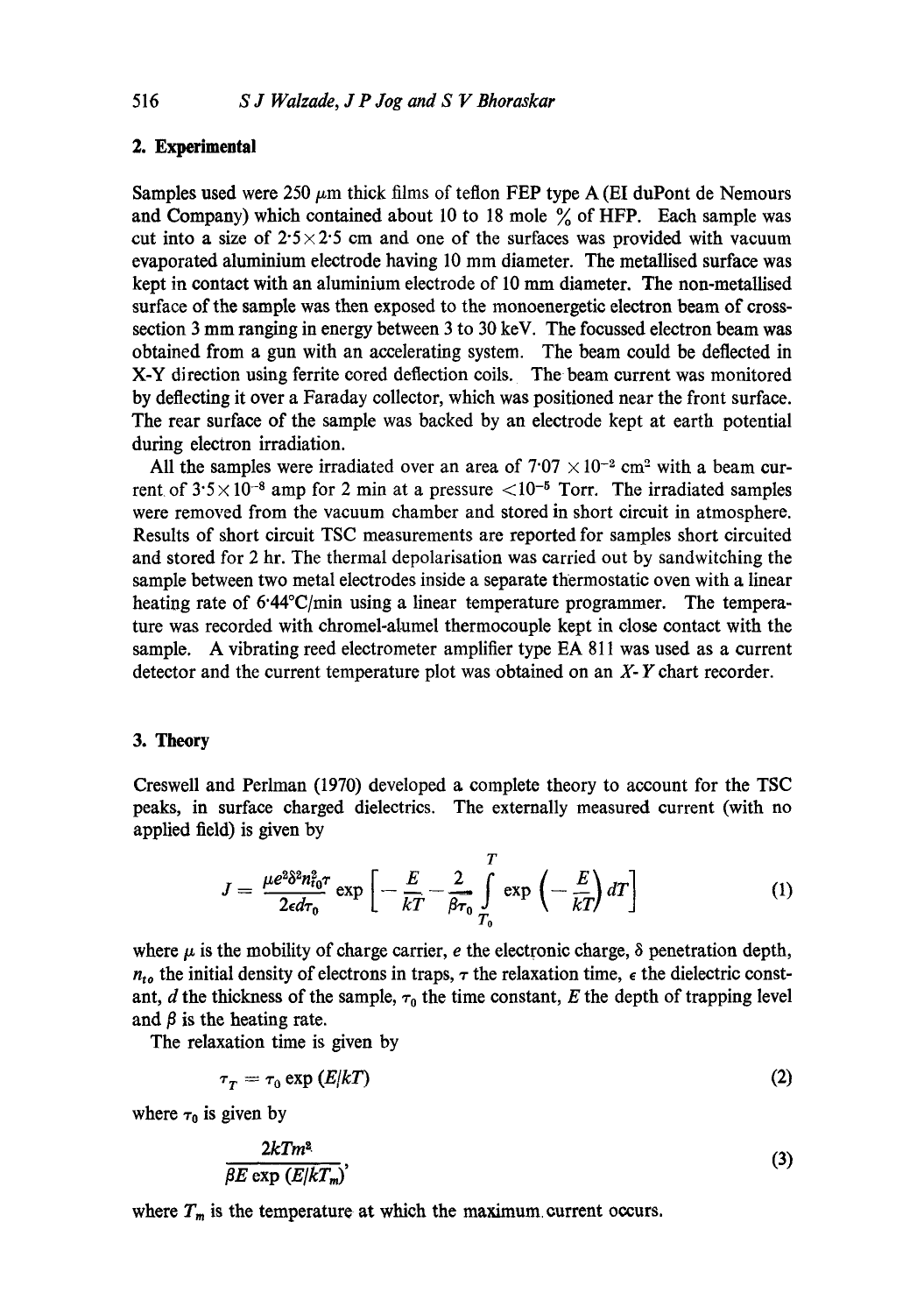The initial rise method of Garlick and Gibson (1948) was used for calculating the activation energies, as the low temperature tail of (1) gives

$$
\log J = \text{const.} - \frac{E}{kT}.\tag{4}
$$

The activation energy can be determined from the semilog plot of current versus  $1/T$ .

## **4. Results and discussion**

#### 4.1 *Relation to molecular motion*

The intrinsic electrical behaviour of FEP was observed by the spontaneous TSC measurements for virgin samples. This method was found suitable for detecting the possible structural transitions in any sample (Walzade *et al* 1978). This is illustrated in the TSC spectrum of virgin  $NaNO<sub>2</sub>$  crystal in figure 1(a). A current peak is obtained at the ferroelectric transition temperature at 163°C. Similar ferroelectric transition was also Obtained in other ferroelectric samples (Walzade *et al* 1978). In figure 1 the TSC spectrum for untreated FEP is shown with and without the bias voltage applied across the sample. In figure l(a) the spontaneous current starts rising near the glass transition temperature, which is located by the break in the log of current versus  $1/T$  plot (a typical plot is given in figure 2). This has revealed the presence of two transitions,  $a_1$  and  $a_2$  respectively, around 180°C and 80°C. These transitions are associated with the well-known leather-to-rubber and glassto-leather transitions in this polymer (Cowie 1973). The  $80^{\circ}$ C transition agrees with the 77°C glass transition reported by Turnhout (1975) and that at 180°C corresponds to the transition at which  $\delta$ -peak has been reported by Turnhout. Figure 1(b)



Figure 1 (a). TSC of untreated FEP without any bias voltage and single crystal of  $NaNO<sub>2</sub>$ .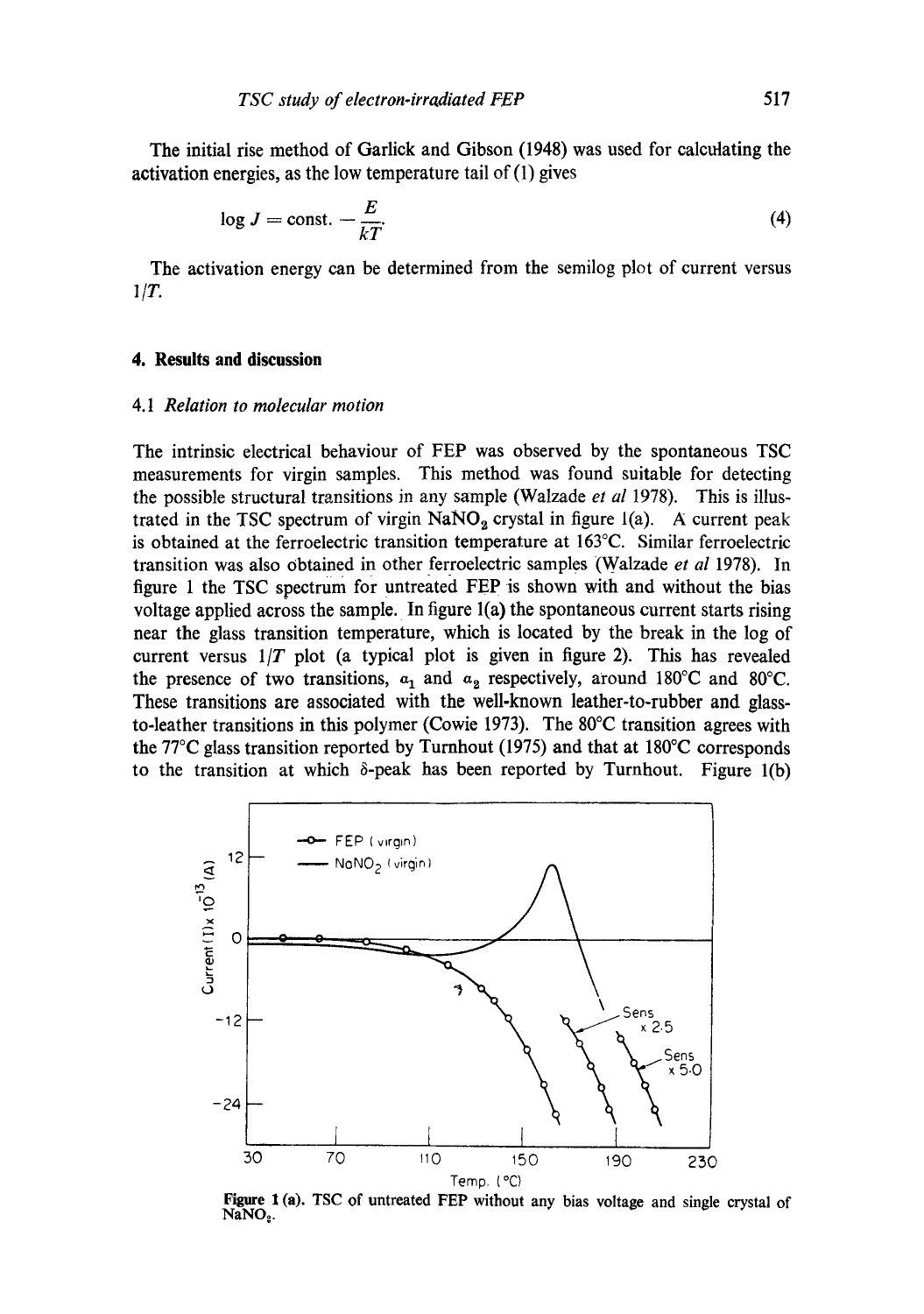

Figure 2. Plot of log current versus *1/T* for untreated FEP without applied bias voltage, showing  $a_1$  and  $a_3$  transitions.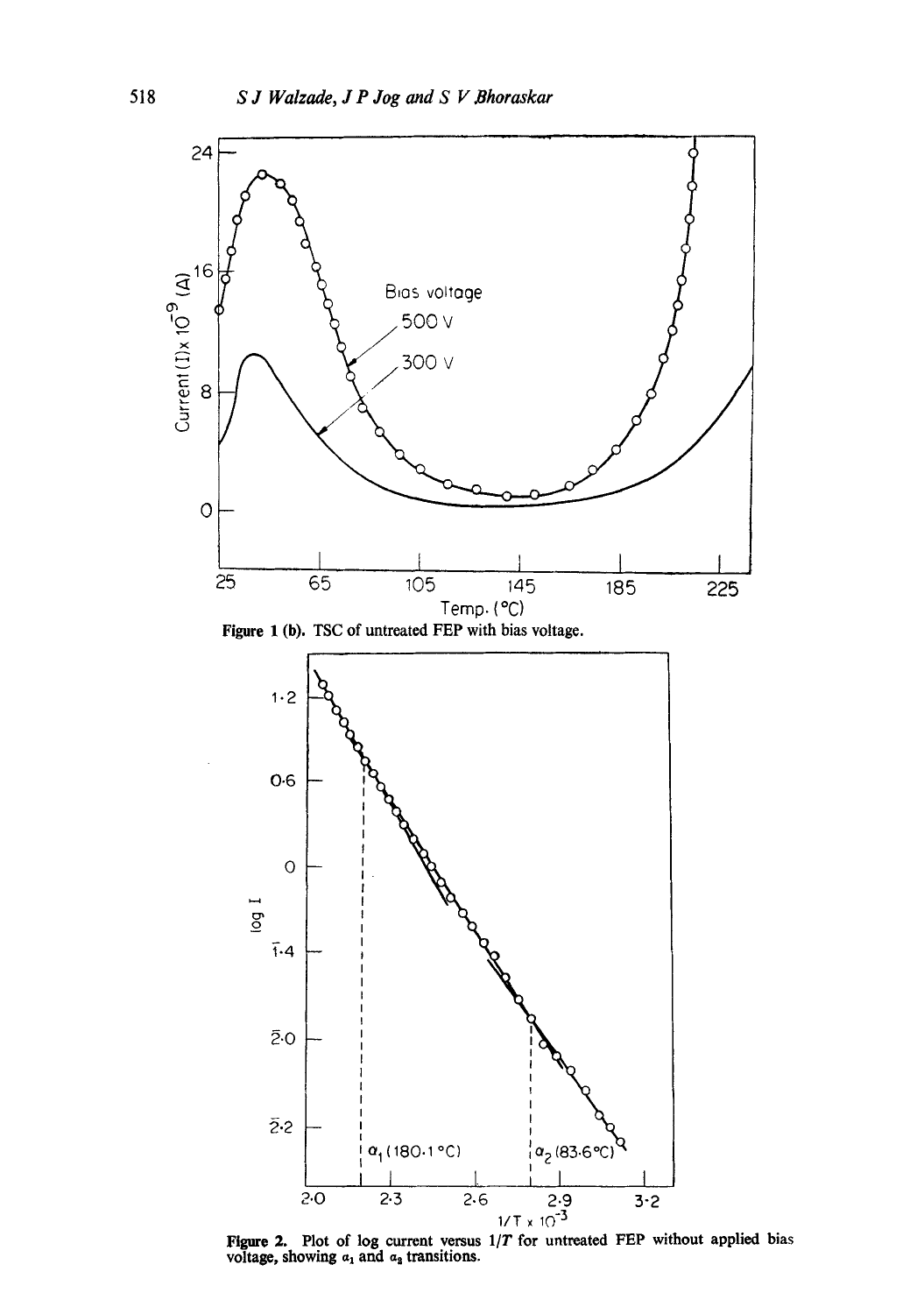presents the current thermogram of virgin FEP in the presence of the applied electric field. A current peak is observed around 40°C, the peak height increases with increasing bias voltage. This peak should relate to the characteristic structural transition in FEP and we name this as the  $\beta$  transition in FEP (Jog *et al* 1979). However no peak in the current is observed at  $a_1$  and  $a_2$  transitions even when bias is applied. At the  $\beta$ -relaxation the sample undergoes a transition from one stable state to the other stable state while at the  $a_1$  and  $a_2$  transitions the sample passes through a metastable leathery state into an unstable rubbery state. The current in the sample therefore continuously increases during and after this transition and no current peak is observed. The  $\beta$ -transition in FEP may be very similar to the transition in polytetrafluoro ethylene observed at 19°C by D'Ilario and Giglio (1974) where the helical macromolecule changes its repeat unit from 13  $CF<sub>2</sub>$  groups arranged in 6 turns to 15  $CF_2$  groups in 7 turns. The activation energy of 0.44 eV was calculated for in  $\beta$ -relaxation process in our experiments which is in close agreement with the allowed energies of activation for any process inside the glassy region (Birks 1960).

Having known the possible structural transitions in FEP, its impact on the charge release from the filled traps can be seen from figure 3. These are the TSC spectra of electron irradiated FEP folis under different electron energies ranging from 3 to 30 keV. Several peaks are revealed in the TSC spectra corresponding to the different trapping sites in the foil. A prominent feature observed is that a broad bump exists at and around 41°C for each foil irradiated with electrons of 3 to 15 keV energies (figure 3a). This temperature is very close to the  $\beta$ -transition temperature of the sample. Again another peak occurs near the  $a_2$ -transition of the polymer for each of these samples. The peaks are distributed between 75 $\degree$ C to 85 $\degree$ C. The peak height at



Figure 3 (a). TSC of electron irradiated FEP for electron energies of 3 to 15 keV,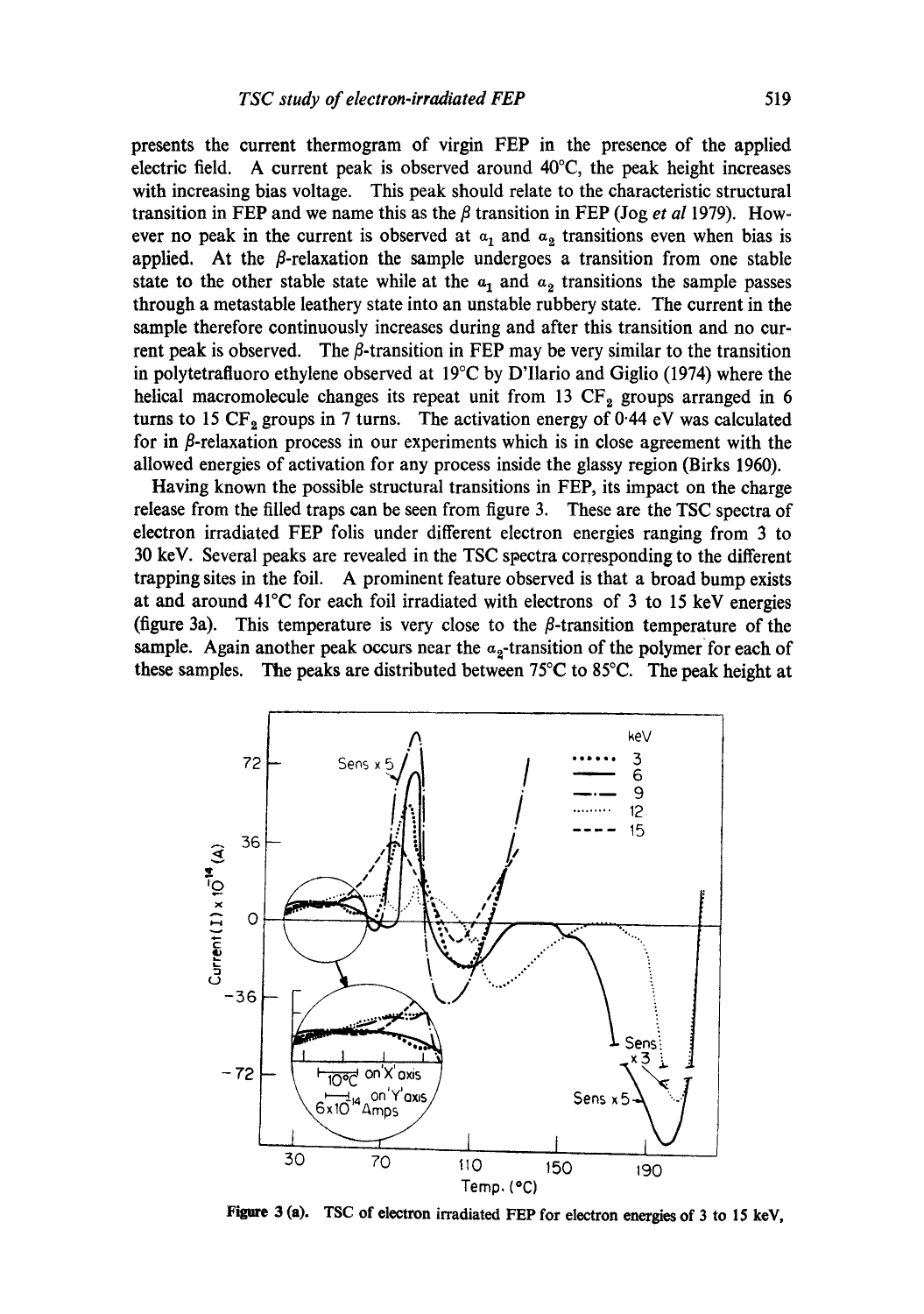

Figure 3 (b). TSCIof electron irradiated FEP for electron energies of 18 to 30 keY.

transition increases with increasing electron energy from 3 to 9 keV. The high temperature peak named as  $\rho$ -peak by Turnhout (1975) is seen at 196°C and 204°C corresponding to the beam energies of 6 and 12 keV respectively. This peak is not obtained for other energies and may be treated as an ill-defined peak (Turnhout 1975). Our experiments with TSC of nitrogen ion implanted FEP also resulted in **a** peak around 180°C (Jog *et al* 1980). We believe this is the  $a_1$ -transition which should be treated as the true glass-transition temperature in FEP, where the actual molecular motion begins. At  $a_2$  transition the sample seems to undergo a transition from glass to leather state (Cowie 1973) and where the segmental motions around the main chain begin. On the other hand at  $a_1$  the main chain itself may be in motion around the helical axis. The thermograms obtained by Turnhout (1975) actually start decaying around this temperature. This kind of  $\alpha_1$ -relaxation process can be distinguished only when its effect is not masked by the high conductivity. This is because due to the increased molecular motions around  $\alpha_1$ -transition, the conductivity of intrinsic carriers predominates over that due to the excess carriers.

Current peaks also appear on the negative side between 93 to 124°C. No particular transition in FEP has been detected in this region either in our observations or those reported by other workers. However it seems reasonable that once the glassy state is overcome chain segments in the polymer are in motion although rather slowly. The trapped charges are released due to the commencement of rotation of particular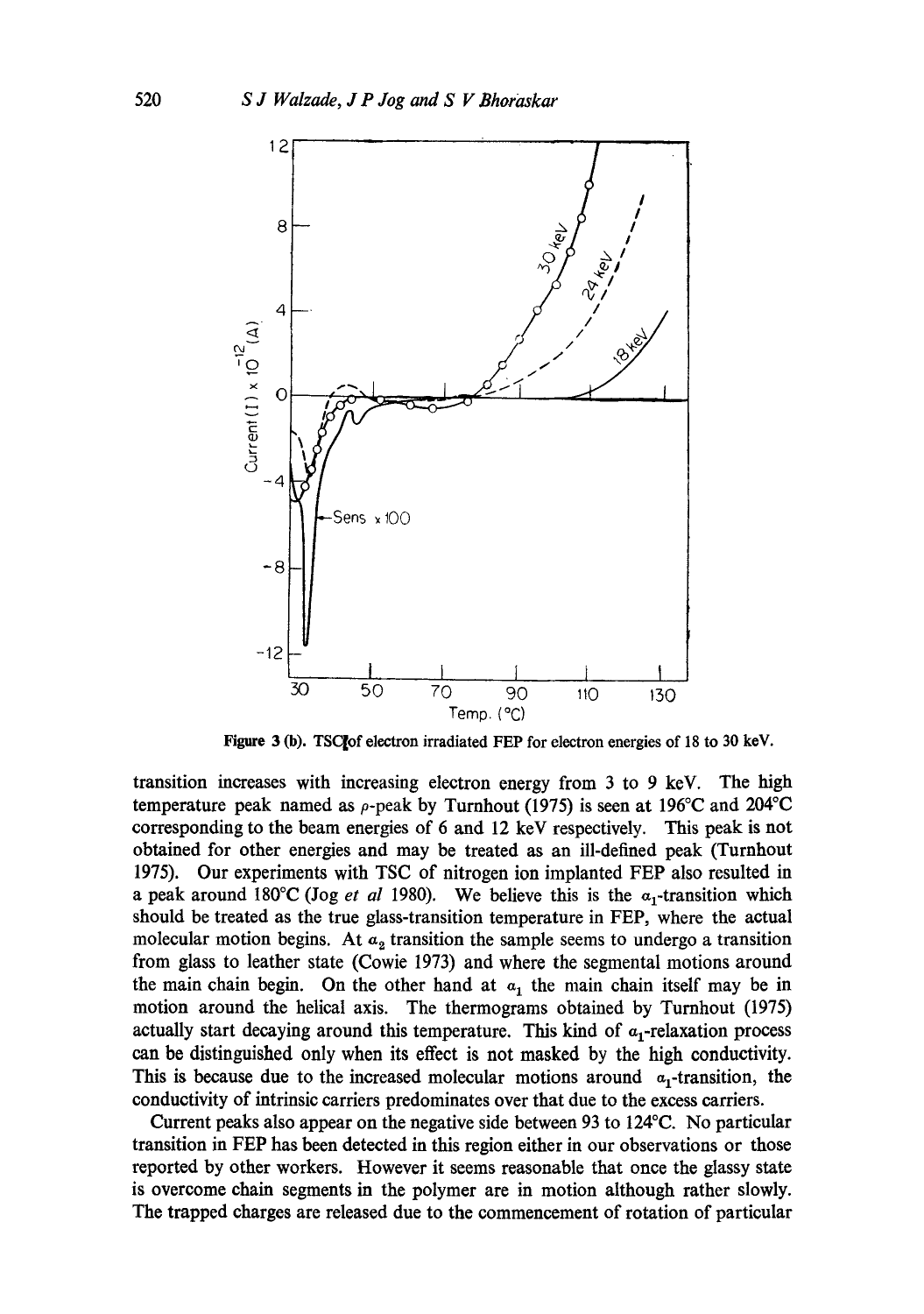segmental group. Moreover the activation energies for these peaks are distributed around an average of 1.66 eV, This leads us to the conclusion that there is a definite trapping site related to the segmental defects.

#### 4.2 *Surface states*

A change in the nature of the spectra is encountered at and above the irradiation energy of 18 keV. The number of peaks is sharply reduced and a single peak appears on the negative current side. The positive currents seen in figure 3(b) are due to positive charges flowing through the dielectric in the direction from front to the rear electrode or due to negative charges flowing in the opposite direction. Negative current in the case of foils irradiated at and above 18 keV may be due to the negative charge carriers flowing from the front towards the rear electrode. The reason for this behaviour may be understood more clearly by assuming the presence of surface and near states in the polymer. Figure 4 shows the range of electrons in FEP type A, as has been reported by Gross *et al* (1974). The average range of electrons having energies below 15 keV lies below 2  $\mu$ m. It is felt that the centroid of electrons of energies below and around 15 keV get trapped in the surface and near surface traps. In fact such surface traps in electron irradiated FEP have been detected at and around  $1.8~\mu$ m by Seggern (1979) in his TSC measurements. The result therefore seems to be less speculative. Similar surface traps ranging between 0 to 4 eV have been measured by Murata (1979) while studying the photoelectric emission



**Figure 4. Range of** electrons compared with mean charge depth in **teflon FEP** (type **A) (Gross 1974)**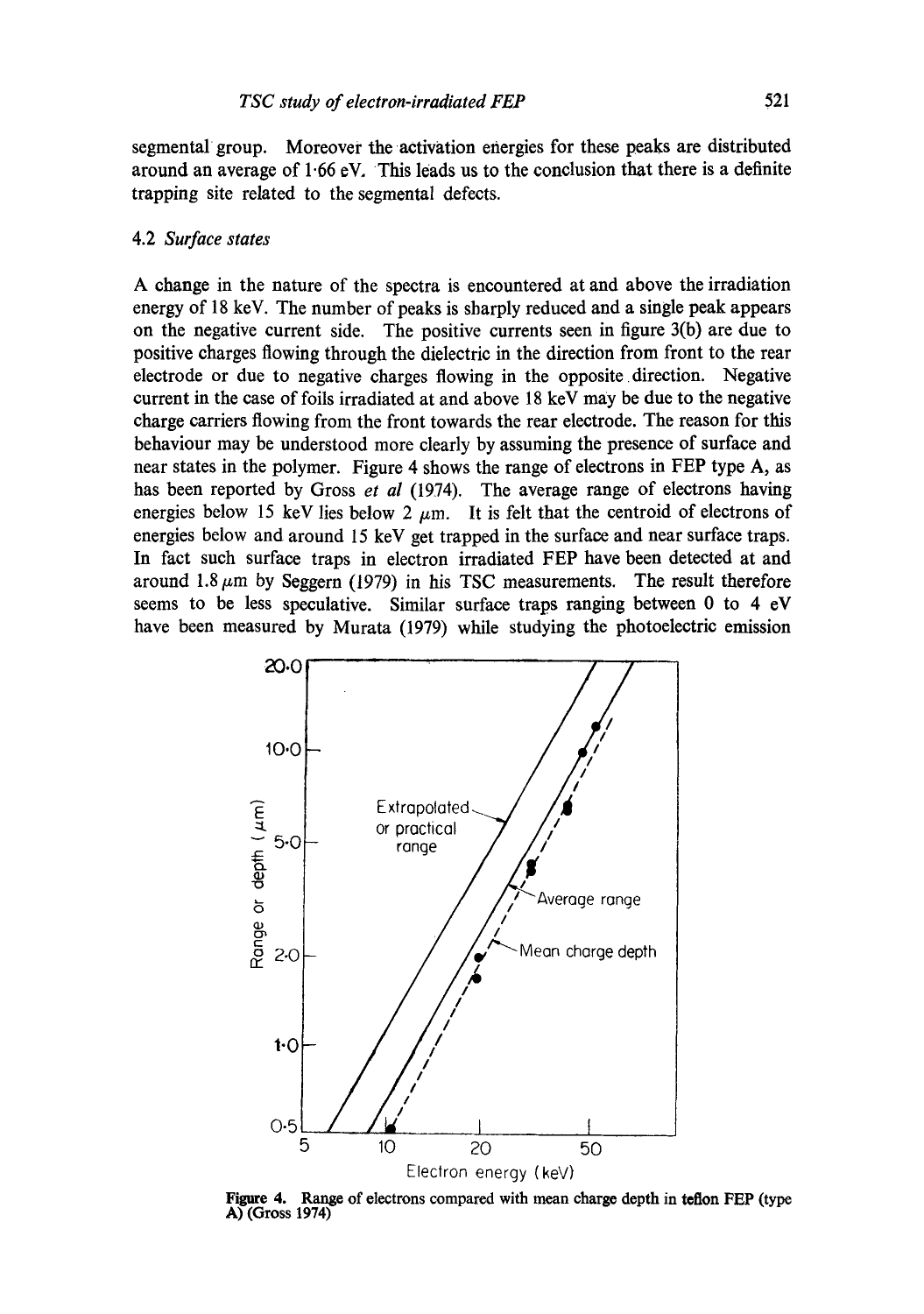from several irradiated polymers. The possibility of distribution of surface states may be due to the non-uniform structure of the spatial arrangement as well as the adsorbed gaseous layers in the polymer.

It is difficult to describe the nature of the surface and near surface traps. These traps can be caused by chemical impurities, oxidation products, broken chains and absorbed molecules. The detected surface and near surface traps in the range of 0-1.5  $\mu$ m can be caused by known effects during the history of the foil (Seggern 1979). For example it is known that an applied strain to the foil creates dislocations in PTFE. These dislocations can change the crystalline character of the material and allow impurities to penetrate deeper into the polymer. Even oxidation and other chemical reactions can occur in deeper regions.

It seems, therefore, highly probable for electrons ranging within the spatial depth of near surface states to get trapped in the surface traps. The trapping in these states becomes less probable as the range of the incident electrons increases beyond this spatial depth. Indirectly this experiment thus gives an idea about the spatial depth of the near surface states in FEP which comes out to be roughly  $2.0 \mu m$  corresponding to range of 18 keV electrons.

# **3. Activation kinetics**

The peak temperature in TSC and the activation energies corresponding to the different peaks, the total stored charge under the peak, and the relaxation time at the room temperature are calculated from the experimental data and listed in table 1.

| Beam<br>energy | Peak<br>No.             | Peak<br>temp.<br>$T_m$ | Activation<br>energy | Charge<br>released<br>coulomb | No. of charge<br>carriers N | <b>Relaxation</b> time<br>at R.T. |
|----------------|-------------------------|------------------------|----------------------|-------------------------------|-----------------------------|-----------------------------------|
| keV            |                         | $^{\circ}C$            | eV                   | $Q \times 10^{-12}$           | $\times 10^7$               | sec.                              |
| 3              | 1                       | 41                     | 0.26                 | 20.81                         | 12.99                       | 952.00                            |
|                | 2                       | 83                     | 1.32                 | $70 - 43$                     | 43.96                       | $49.82 \times 10^{4}$             |
|                | 3                       | 106                    | 2.39                 | 30.41                         | 18.98                       | $33.56 \times 10^{9}$             |
| 6              | 1                       | 41                     | 0.33                 | 19.21                         | 11.99                       | 850.76                            |
|                | $\overline{\mathbf{c}}$ | 72                     | 1.44                 | 1.60                          | 00.99                       | $215.04 \times 10^3$              |
|                | 3                       | 85                     | 0.50                 | 57.62                         | 35.90                       | $1009.24 \times 10^{1}$           |
|                | 4                       | 107                    | 1.09                 | 43.22                         | 26.97                       | $1546.60 \times 10^4$             |
|                | 5                       | 196                    | 1.27                 | 605.10                        | $377 - 71$                  | $314.00 \times 10^5$              |
| 9              | 1                       | 61                     | 0.18                 | 32.01                         | 19.98                       | $202.00 \times 10^{1}$            |
|                | $\overline{\mathbf{c}}$ | 85                     | 1.16                 | 192.09                        | 119.90                      | $293.60 \times 10^{-3}$           |
|                | 3                       | 93                     | 0.96                 | 144.07                        | 89.93                       | $18.80 \times 10^{-1}$            |
| 12             | 1                       | 67                     | 0.20                 | 43.54                         | 27.17                       | $235.60 \times 10^{1}$            |
|                | $\boldsymbol{2}$        | 85                     | 2.23                 | 7.04                          | 4.39                        | $1311 \cdot 00 \times 10^5$       |
|                | 3                       | 95                     | 0.68                 | 16.52                         | 10.31                       | 116.00                            |
|                | 4                       | 124                    | 1.08                 | 80.55                         | 50.28                       | $675.60 \times 10^4$              |
|                | 5                       | 204                    | $1 - 25$             | $181 - 40$                    | 113.23                      | $201.33 \times 10^{8}$            |
| 15             | $\mathbf{1}$            | 75                     | 0.55                 | $111 - 41$                    | 69.54                       | $707.40 \times 10^{1}$            |
|                | $\overline{c}$          | 104                    | 2.79                 | $6 - 40$                      | 3.99                        | $331.20 \times 10^9$              |
| 18             | $\mathbf{1}$            | 32                     | 1.91                 | 4258.13                       | 2658.01                     | 273.00                            |
|                | $\overline{c}$          | 45                     | 1.58                 | 640.32                        | 399.70                      | $384.80 \times 10^{1}$            |
| 24             | 1                       | 32                     | 0.61                 | $16 - 00$                     | 9.99                        | 664.20                            |
| 30             | 1                       | 28                     | 0.29                 | 22.92                         | $14-30$                     | 535.00                            |

**Table** 1. Activation kinetics calculated from figure 3,